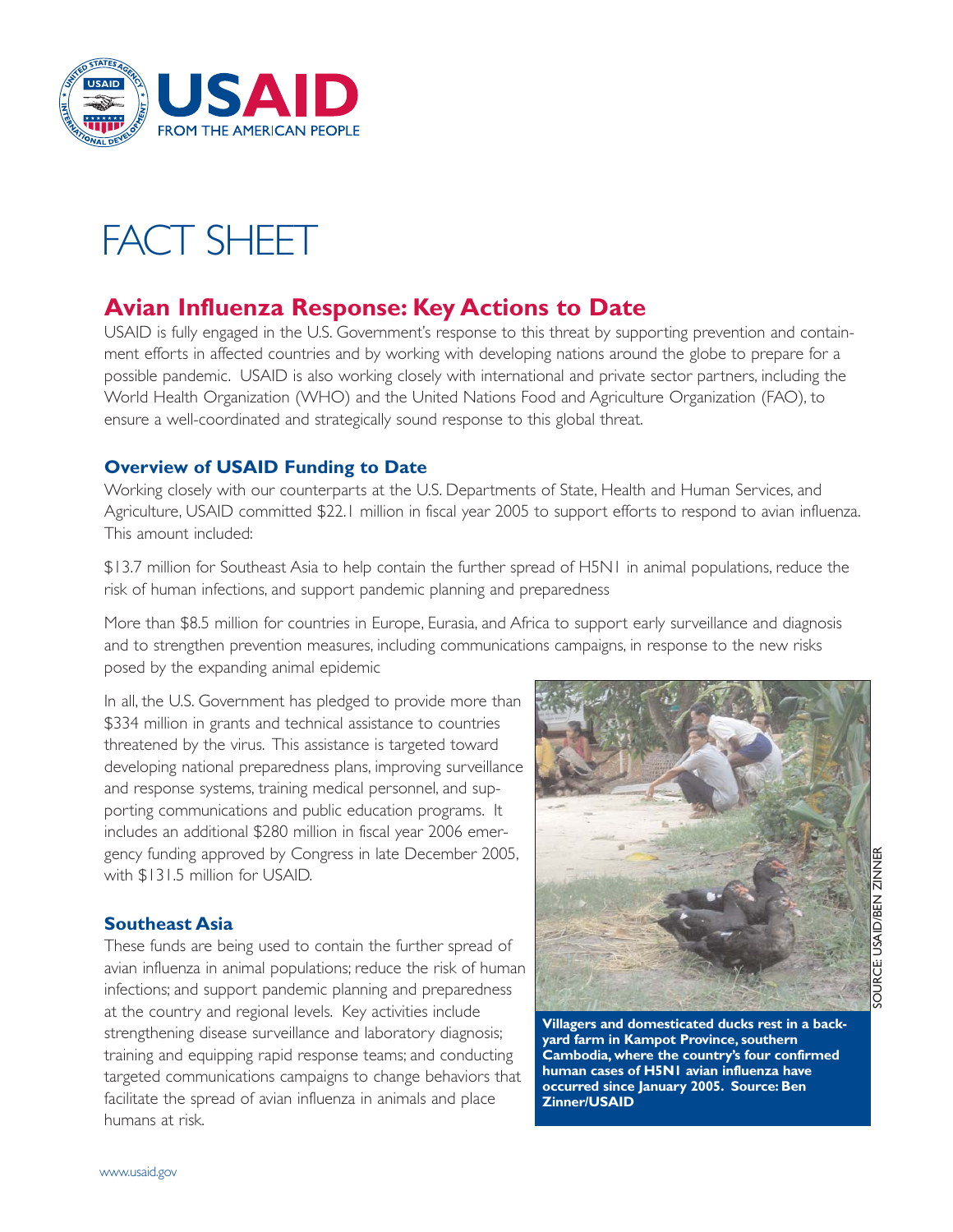# To minimize the risk of further spread in animal populations:

- In conjunction with FAO, USAID dedicated \$6 million of assistance for Cambodia, China, Indonesia, Laos, and Vietnam to strengthen disease surveillance, laboratory diagnosis, and rapid containment of animal outbreaks. This funding is supporting efforts to train and equip rapid response teams; conduct poultry vaccination campaigns; strengthen national planning and pandemic preparedness; and promote public awareness. Funds are also working to bolster training for animal handlers and laboratory staff and to help detect outbreaks more quickly.
- In conjunction with the U.S. Department of Agriculture (USDA) and coordination with FAO, USAID provided \$1.5 million to supply expert technical assistance to contain and prevent animal outbreaks.

#### To reduce the risk of human infections:

- USAID dedicated more than \$2.8 million for communications campaigns in Cambodia, Indonesia, Laos, and Vietnam to reduce animal handling practices that place humans at risk and to engage private companies to provide additional resources and incentives for control efforts.
- With WHO, USAID committed more than \$1.6 million to enhance national planning efforts for avian influenza control and outbreak response and for strengthening human disease surveillance systems and laboratories. This assistance also supports the office of the new United Nations coordinator for avian influenza who will lead the efforts of WHO, FAO, and other United Nations agencies.
- In Indonesia, USAID is working with the U.S. Navy's Medical Research Unit to increase technical assistance for surveillance and laboratory analysis.

#### To further support pandemic planning and preparedness:

• USAID's Office of Foreign Disaster Assistance has prepositioned personal protective gear in Cambodia, Indonesia, Laos,Thailand, and Vietnam for use in containing animal and human outbreaks of H5N1 infections. As H5N1 avian influenza outbreaks have begun to expand in animal populations beyond Southeast Asia and thus continue to threaten to spark a human flu pandemic, USAID has expanded its focus to support activities in other regions of the world that could be at risk.

# **Europe and Eurasia**

In response to recent outbreaks in animal populations in Eastern Europe - including confirmed human cases in Turkey - USAID technical experts participated in an interagency emergency assessment team with the Departments of State, Health and Human Services and its Centers for Disease Control and Prevention (CDC), and USDA. The team, working with government ministries,WHO, FAO, and other U.S. partners, provided technical assistance to support surveillance and containment efforts in the region. In addition, the team visited Armenia, Azerbaijan, Georgia, and Ukraine.

Based on the team's findings, USAID has already sent emergency shipments of personal protective equipment to the region. A total of 1,500 sets have been shipped to Armenia, 1,500 to Azerbaijan, and 2,000 to Georgia, of which 900 will be made available to support a rapid response regionally.

USAID has also sent a veterinary technical expert to Armenia and Moldova and is deploying an expert to Azerbaijan to provide short-term technical assistance to improve the rapid collection of animal samples and help implement procedures to strengthen surveillance and containment efforts.

USAID Missions in the Europe and Eurasia region (which reprogrammed approximately \$750,000 of their own funds to respond to the avian influenza emergency in late 2005) have assessed the readiness of countries in the region to respond to the threat and are providing technical assistance to develop and strengthen preparedness plans; conduct disease surveillance; and determine immediate needs to detect outbreaks and reduce the chance of further transmission.